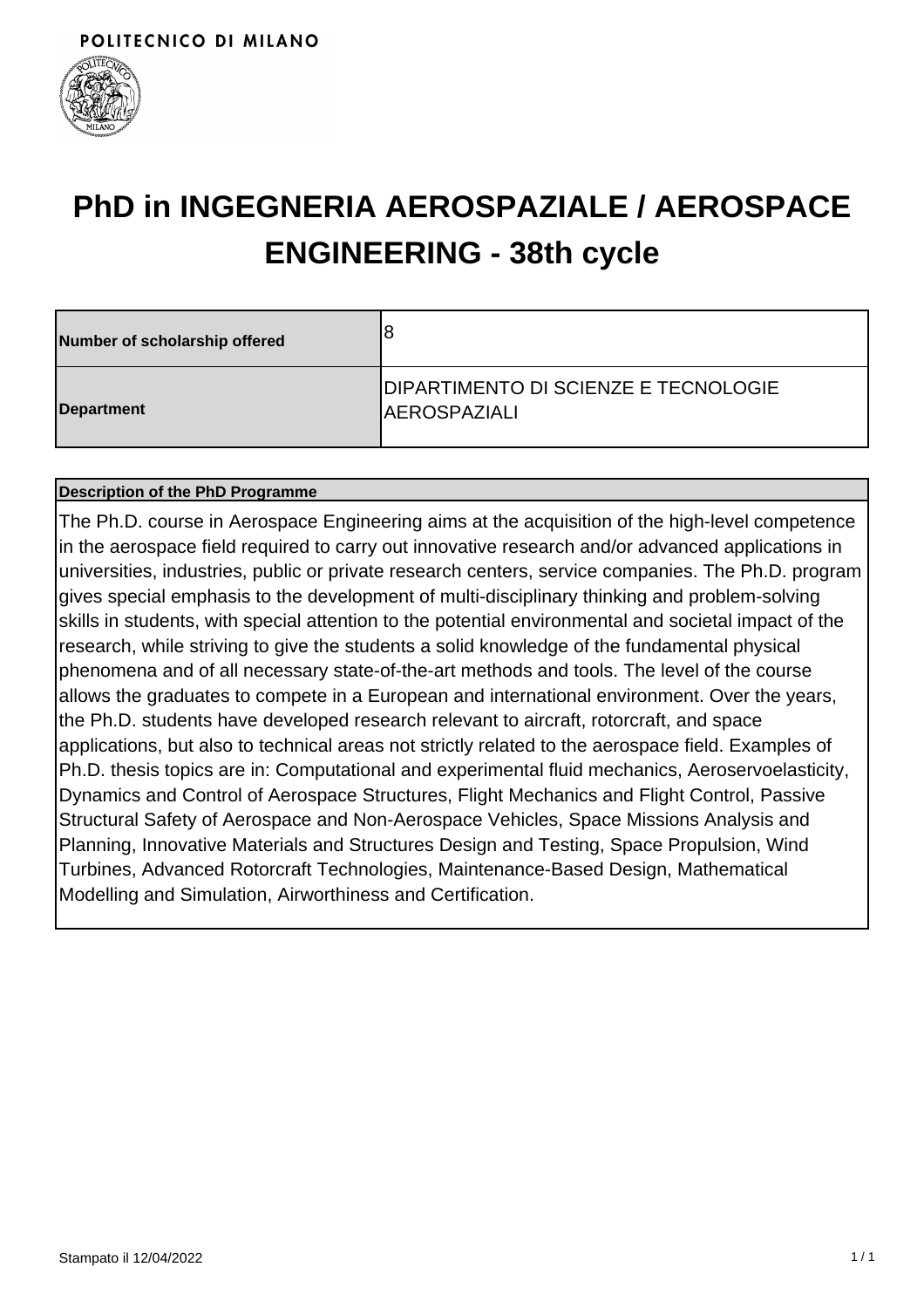

# **PhD in INGEGNERIA AEROSPAZIALE / AEROSPACE ENGINEERING - 38th cycle**

# **THEMATIC Research Field: ADVANCED TECHNIQUES FOR FUTURE PLANETARY GLOBAL NAVIGATION SATELLITES SYSTEMS**

#### **Monthly net income of PhDscholarship (max 36 months)**

#### **€ 1400.0**

In case of a change of the welfare rates or of changes of the scholarship minimum amount from the Ministry of University and Reasearch, during the three-year period, the amount could be modified.

|                                                            | <b>Context of the research activity</b>                                                                                                                                                                                                                                                                                                                                                                                                                                                                                                                                                                                                                                                                                                                                                                                                                                                                                                                                                                                                                                                                                                                                                                                                                                                                                                                                                                                                                                                                                                                                                                                                                      |
|------------------------------------------------------------|--------------------------------------------------------------------------------------------------------------------------------------------------------------------------------------------------------------------------------------------------------------------------------------------------------------------------------------------------------------------------------------------------------------------------------------------------------------------------------------------------------------------------------------------------------------------------------------------------------------------------------------------------------------------------------------------------------------------------------------------------------------------------------------------------------------------------------------------------------------------------------------------------------------------------------------------------------------------------------------------------------------------------------------------------------------------------------------------------------------------------------------------------------------------------------------------------------------------------------------------------------------------------------------------------------------------------------------------------------------------------------------------------------------------------------------------------------------------------------------------------------------------------------------------------------------------------------------------------------------------------------------------------------------|
| Motivation and objectives of the research<br>in this field | As the Artemis program, among other initiatives all over<br>the world, confirms, nowadays the Space sector is<br>programming numerous robotic and long staying manned<br>missions towards the Moon. A long-term activities<br>scenario on our satellite asks for developing proper<br>infrastructures and services to support users on orbit and<br>on the surface at the Moon; among the required services,<br>navigation and communication relay play a prominent<br>role. In fact, Europe and US are designing Cislunar<br>constellations to offer positioning and data transfer<br>services to future lunar missions. The goal of the<br>research will be part of this scenario, aiming at designing,<br>developing and demonstrating innovative Planetary<br>Position, Navigation and Timing (PNT) techniques for<br>state determination and reconstruction in the lunar<br>environment, combining the processing techniques of<br>traditional sensors on-board of lunar space assets, such<br>as rovers, landers and orbital spacecraft with a properly<br>shaped future lunar Global Navigation Satellite System<br>(GNSS) signals. In particular, different<br>sensors\measurements architectures available onboard<br>the users will be assessed to address the design of the<br>Lunar navigation system signal and the GNSS satellites<br>constellation orbital configuration, taking into account the<br>non-keplerian dynamics regimes the Cislunar environment<br>offers as well. It is expected to develop a high accuracy<br>navigation technique for planetary users by effectively<br>fusing different signals, from onboard classical\non- |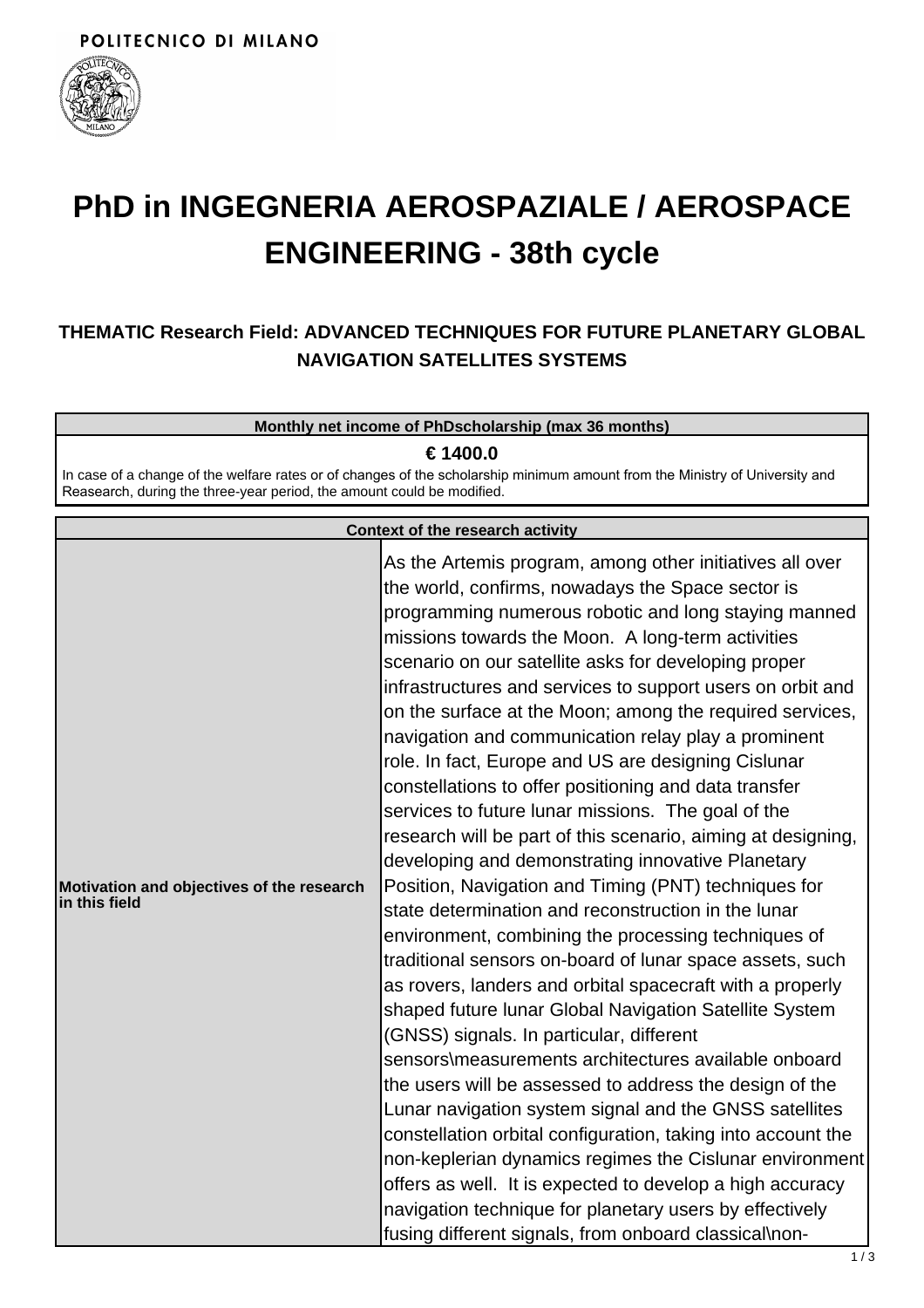

|                                                                                        | conventional sensors and properly design the Planetary<br>Navigation Satellite System, from its architecture to its<br>signal generation and processing strategy.                                                                                                                                                                                                                                                                                                                                                                                                                                                                                                                                                                                                                                                                                                                             |
|----------------------------------------------------------------------------------------|-----------------------------------------------------------------------------------------------------------------------------------------------------------------------------------------------------------------------------------------------------------------------------------------------------------------------------------------------------------------------------------------------------------------------------------------------------------------------------------------------------------------------------------------------------------------------------------------------------------------------------------------------------------------------------------------------------------------------------------------------------------------------------------------------------------------------------------------------------------------------------------------------|
| Methods and techniques that will be<br>developed and used to carry out the<br>research | The research will be developed in strict collaboration with<br>the industry involved in the Space Assets Operations<br>design and management. A period between 6 and 12<br>months, not necessarily continuous, will be spent in<br>collaboration with that industrial partner, in form of an<br>internship under the joint supervision of an academic and<br>an industrial tutor, to create the opportunity of a fruitful<br>bidirectional exchange between the worlds of research<br>and industry. Particular attention will be given to run<br>verification and validation of the implemented tools on real<br>scenarios with existing data from the Company archives, if<br>available. The doctoral student will follow doctoral courses<br>at the Doctoral School of the Politecnico di Milano,<br>selected to enhance their competencies in the fields<br>related to the research topic. |
| <b>Educational objectives</b>                                                          | The objective of this Ph.D. is to develop skills and step<br>forward the research in the field of GNSS systems and<br>navigation techniques whenever applied to a multi-<br>attractor environment such the Earth-Moon system is,<br>affected by complex dynamics. During the research time<br>framework, the candidate will develop skills in<br>mathematical modelling, numerical analysis, filtering<br>techniques, signal processing and fusion, computer<br>programming (Matlab, Python, C/C++, and similar), and<br>simulations. Soft skills in presenting the research, writing<br>reports, outreach, dissemination, and preparing progress<br>meetings will also be part of the gained skills. The Ph.D.<br>student will also develop an open attitude towards<br>innovation and exchange between the research and<br>industrial worlds                                                |
| <b>Job opportunities</b>                                                               | The job opportunities that this project opens up are in the<br>field of complex space systems engineering, with a focus<br>on onboard autonomy for navigation, distributed<br>architectures as constellations design, spacecraft<br>operations design and management, signal processing,<br>development, and testing                                                                                                                                                                                                                                                                                                                                                                                                                                                                                                                                                                          |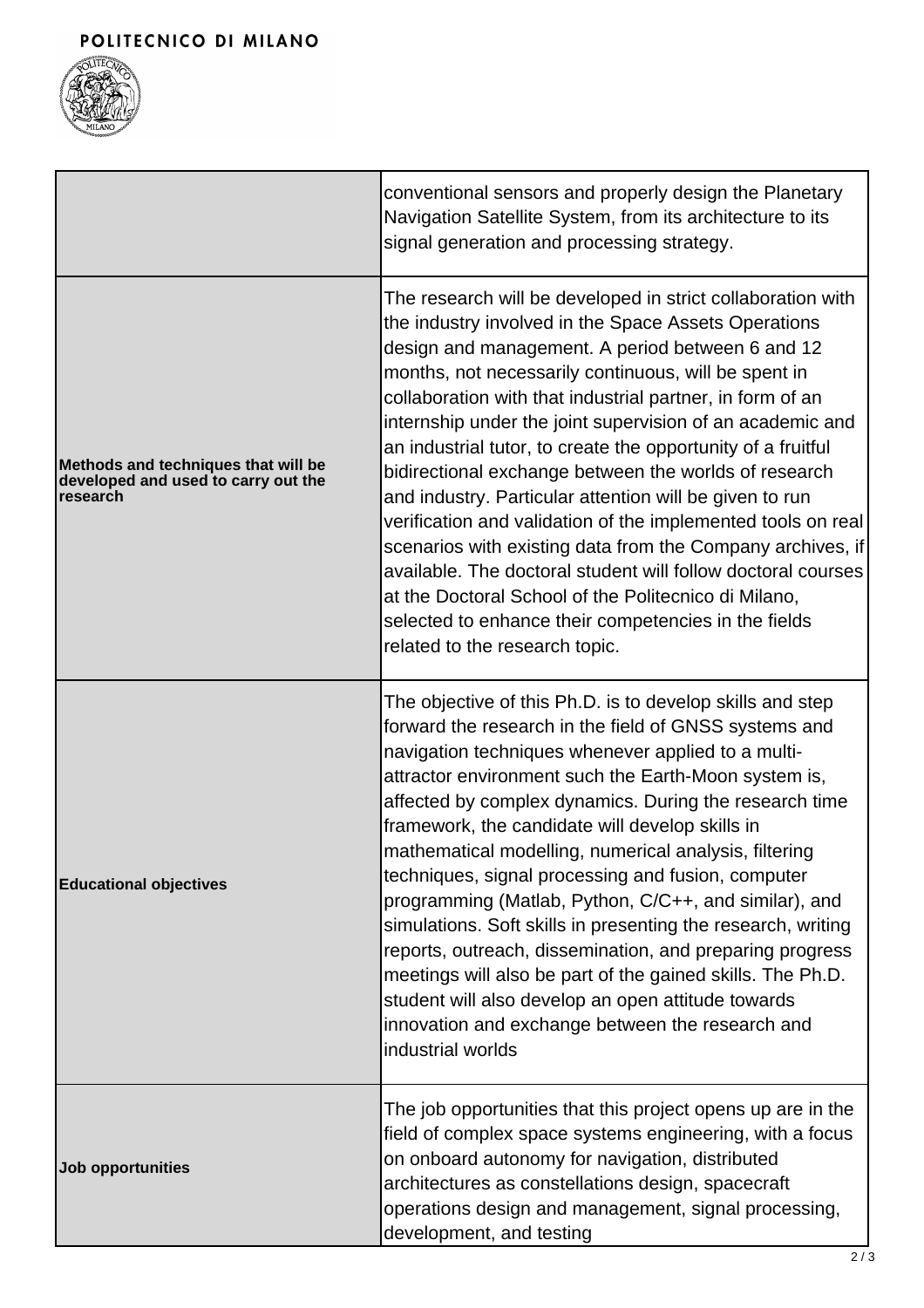### POLITECNICO DI MILANO



| Composition of the research group | 1 Full Professors<br>10 Associated Professors<br>2 Assistant Professors<br>12 PhD Students |
|-----------------------------------|--------------------------------------------------------------------------------------------|
| Name of the research directors    | Prof. Michèle Lavagna                                                                      |

**Contacts**

Dipartimento di Scienze e Tecnologie Aerospaziali - Politecnico di Milano - via La Masa 34, 20156 Milano - Italy - tel. +390223998323 - fax +390223998334 - email: XXX@polimi.it - web site: www.aero.polimi.it

| Additional support - Financial aid per PhD student per year (gross amount) |    |
|----------------------------------------------------------------------------|----|
| <b>Housing - Foreign Students</b>                                          | -- |
| Housing - Out-of-town residents<br>(more than 80Km out of Milano)          | -- |

| Scholarship Increase for a period abroad |          |
|------------------------------------------|----------|
| <b>Amount monthly</b>                    | '700.0 € |
| By number of months                      |          |

**Additional information: educational activity, teaching assistantship, computer availability, desk availability, any other information**

The Ph.D. candidate will receive a desk, a personal computer. Apart from the compulsory ones, the Ph.D. candidate will have the opportunity to follow additional courses, receive economic support to attend summer schools, and participate in conferences. There will be the possibility of paid teaching assistantship.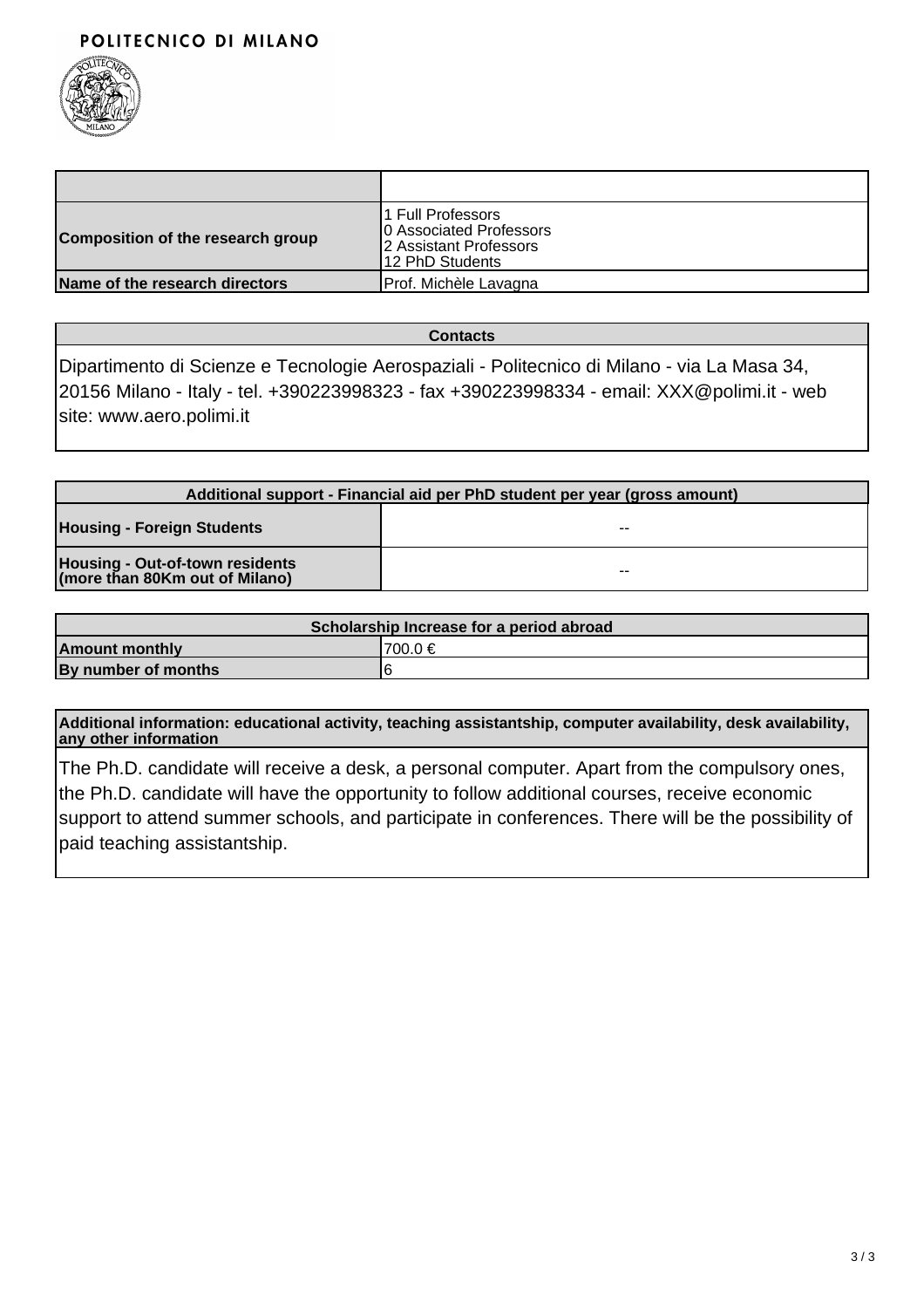

# **PhD in INGEGNERIA AEROSPAZIALE / AEROSPACE ENGINEERING - 38th cycle**

# **THEMATIC Research Field: ADVANCED TECHNOLOGIES FOR PLANETARY IN SITU RESOURCE UTILISATION**

#### **Monthly net income of PhDscholarship (max 36 months)**

**€ 1400.0**

In case of a change of the welfare rates or of changes of the scholarship minimum amount from the Ministry of University and Reasearch,during the three-year period, the amount could be modified.

|                                                                                        | Context of the research activity                                                                                                                                                                                                                                                                                                                                                                                                                                                                                                                                                                                                                                                                                                                                                                                                                                                                                                                                                                                                                                                                                                                                                                                                                                                                                                                |
|----------------------------------------------------------------------------------------|-------------------------------------------------------------------------------------------------------------------------------------------------------------------------------------------------------------------------------------------------------------------------------------------------------------------------------------------------------------------------------------------------------------------------------------------------------------------------------------------------------------------------------------------------------------------------------------------------------------------------------------------------------------------------------------------------------------------------------------------------------------------------------------------------------------------------------------------------------------------------------------------------------------------------------------------------------------------------------------------------------------------------------------------------------------------------------------------------------------------------------------------------------------------------------------------------------------------------------------------------------------------------------------------------------------------------------------------------|
| Motivation and objectives of the research<br>in this field                             | A crucial capability to acquire to accomplish the foreseen<br>plans in space manned exploration stays in systematically<br>exploiting local resources to support future outposts,<br>which would lead to significant independence from the<br>terrestrial resources refurbishment which would be<br>unbearable the longer the outposts are supposed to last.<br>So planetary resources utilisation is a key capability<br>towards future missions feasibility. Nowadays space<br>engineering lacks the whole technology needed to<br>implement and operate a planetary plant for in-situ<br>resource management, from terrain sampling to<br>manipulation and processing up to the aimed final<br>product. The research focuses on identifying,<br>characterizing and selecting promising processes for<br>specific resource extraction from minerals existing in<br>planetary terrain, with particular attention to Moon and<br>Mars environment; the focus is on water, oxygen, and<br>construction material production; synthesizing the viable<br>design for a preferred resource extraction demonstrator<br>plant to be flown; implementing a digital twin for the plant<br>and the selected process supported by breadboards for<br>critical technologies and processes efficiency verification<br>and validation through lab experiments |
| Methods and techniques that will be<br>developed and used to carry out the<br>research | The research will be developed in strict collaboration with<br>National Space Agency involved in flight opportunity<br>preparation. A period between 6 and 12 months, not                                                                                                                                                                                                                                                                                                                                                                                                                                                                                                                                                                                                                                                                                                                                                                                                                                                                                                                                                                                                                                                                                                                                                                       |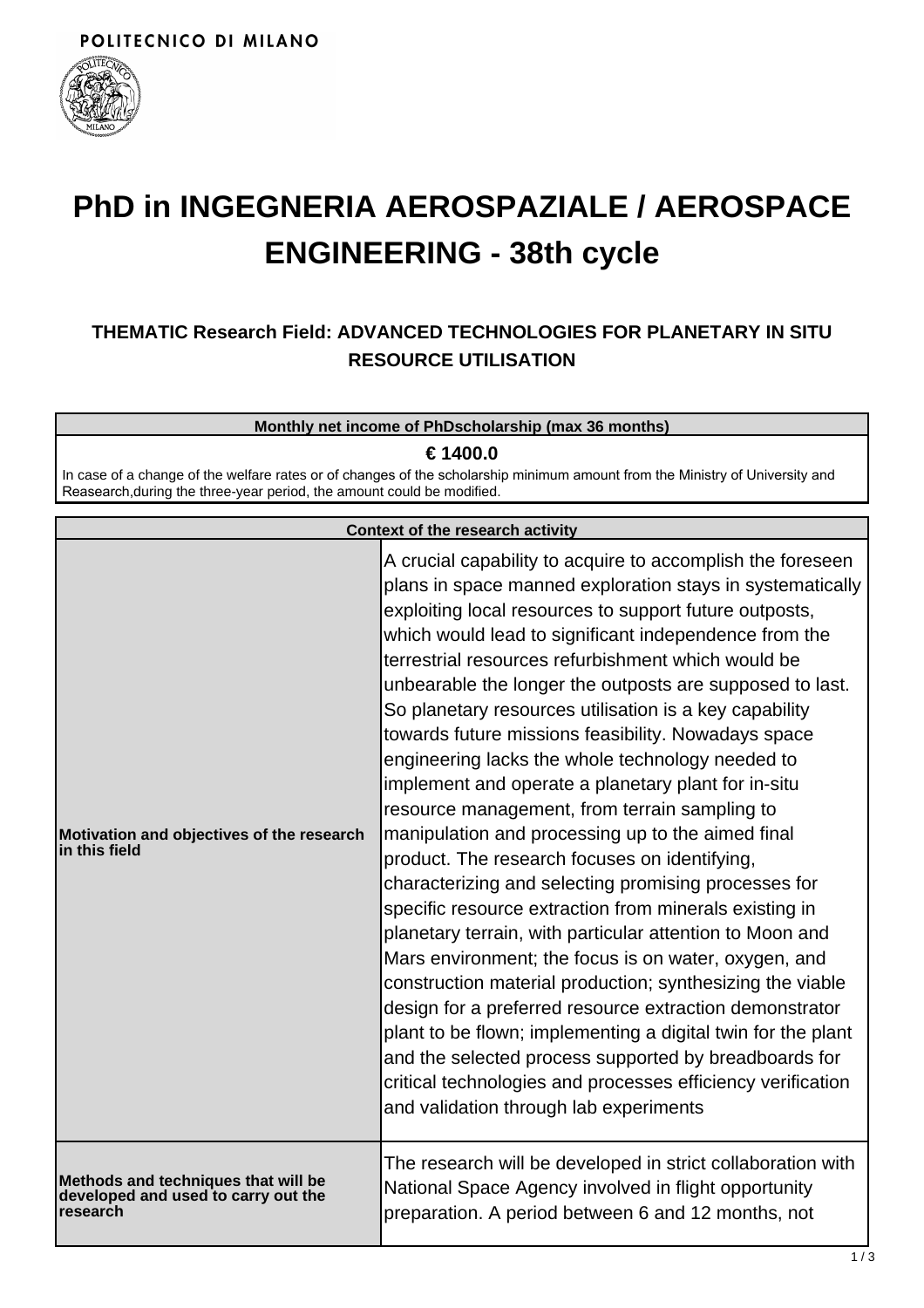### POLITECNICO DI MILANO



|                                   | necessarily continuous, might be spent at the external<br>premise to deepen specific topics related to the research,<br>such as the planetary terrain characterization. The<br>doctoral student will follow doctoral courses at the<br>Doctoral School of the Politecnico di Milano, selected to<br>enhance their competencies in the fields related to the<br>research topic.                                                                                                                                                                            |
|-----------------------------------|-----------------------------------------------------------------------------------------------------------------------------------------------------------------------------------------------------------------------------------------------------------------------------------------------------------------------------------------------------------------------------------------------------------------------------------------------------------------------------------------------------------------------------------------------------------|
| <b>Educational objectives</b>     | The specific objective of this Ph.D. is to develop skills in<br>space exploration system engineering with particular<br>attention to the emerging field of the In Situ Resource<br>Utilisation which is expected to be the first block of the<br>lunar manned outpost. Being the research area<br>intrinsically multidisciplinary, the candidate will gain<br>competencies in multiphysics modelling, complex<br>experiments design, implementation, setup and running,<br>natural\artificial materials interaction management, and<br>planetary science. |
| Job opportunities                 | The job opportunities that this project opens up are in the<br>field of space system engineering, from the design to the<br>implementation and operations management. Skills<br>acquired will give access to jobs related to complex and<br>technologically advanced plants engineering and<br>management in the Earth industrial field as well.                                                                                                                                                                                                          |
| Composition of the research group | 1 Full Professors<br>0 Associated Professors<br>2 Assistant Professors<br>12 PhD Students                                                                                                                                                                                                                                                                                                                                                                                                                                                                 |
| Name of the research directors    | Prof. Michèle Lavagna                                                                                                                                                                                                                                                                                                                                                                                                                                                                                                                                     |

### **Contacts**

Dipartimento di Scienze e Tecnologie Aerospaziali - Politecnico di Milano - via La Masa 34, 20156 Milano - Italy - tel. +390223998323 - fax +390223998334 - email: XXX@polimi.it - web site: www.aero.polimi.it

| Additional support - Financial aid per PhD student per year (gross amount) |    |
|----------------------------------------------------------------------------|----|
| <b>Housing - Foreign Students</b>                                          | -- |
| Housing - Out-of-town residents<br>(more than 80Km out of Milano)          | -- |